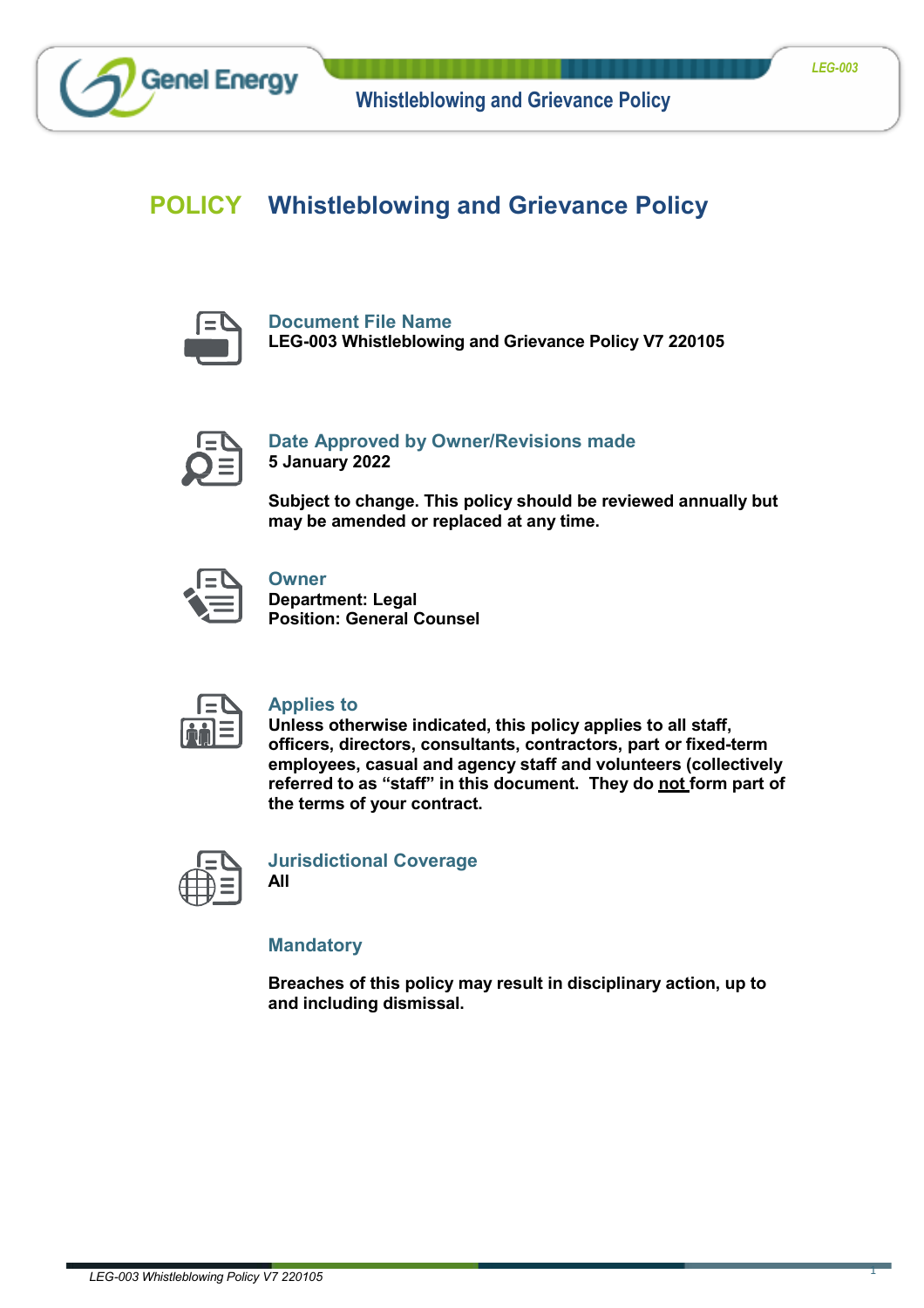

#### **1. WHISTLEBLOWING POLICY STATEMENT**

- 1.1. The Company is committed to conducting the business of the Company and its subsidiaries (together, the Group) with honesty and integrity. All members of staff are expected to maintain high standards in accordance with applicable laws and regulations and the Group Code of Conduct.
- 1.2. The aims of the Whistleblowing Policy are:
	- (a) To encourage staff to report suspected wrongdoing as soon as possible, in the knowledge that their concerns will be taken seriously and investigated confidentially, as appropriate, and that anonymity, if requested, will be respected.
	- (b) To provide staff with guidance as to how to raise those concerns.
	- (c) To reassure staff that they should be able to raise genuine concerns in good faith without fear of reprisals, even if they turn out to be mistaken.
- 1.3. It is each employee's responsibility to understand and follow the laws and regulations that apply to the Group's business and to consult with the Whistleblowing and Grievance Officer. If any uncertainty arises as to how they apply, or any other question about laws or regulations arises. Failure to follow this Policy may result in disciplinary action. This Policy does not form part of any employee's contract of employment and it may be amended at any time.
- 1.4. This Policy applies to all individuals working at all levels within the Group, including Genel directors, officers, employees, contract employees, and agents ("Associates").

#### **2. WHAT IS WHISTLEBLOWING?**

- 2.1. Whistleblowing is the disclosure of information that relates to suspected wrongdoing or dangers at work. A whistleblower is a person who raises a genuine concern in good faith relating to any of the above. If you have any genuine concerns related to reasonably suspected wrongdoing or danger affecting any of our activities (a whistleblowing concern) you should report it under this Policy.
- 2.2. This Policy should ordinarily not be used for complaints relating to your own personal circumstances, such as the way you have been treated at work. We encourage you to raise these concerns with Exco or HR.
- 2.3. If you are uncertain whether something is within the scope of this Policy you should seek advice from the Whistleblowing Officer or the General Counsel whose contact details are at the end of this Policy.

#### **3. RAISING A WHISTLEBLOWING CONCERN**

- 3.1. We hope that staff will feel able to voice whistleblowing concerns openly, and in many cases you will be able to raise any concerns with your line manager. You may tell them in person or put the matter in writing if you prefer. They may be able to agree a way of resolving your concern quickly and effectively. In some cases they may refer the matter to the Whistleblowing Officer.
- 3.2. However, where the matter is more serious or you feel that your line manager has not addressed your concern or you prefer not to raise it with them or HR or ExCo for any reason, you should raise your concern via the whistleblowing hotline; details of which are at the end of this policy.
- 3.3. The whistleblowing helpline is available 24 hours a day, 365 days a year. Calls and reports over the helpline are received on behalf of Genel by an independent third-party specialist helpline provider.
- 3.4. Regardless of what channel you use to report a concern, a written summary and case will be created and tracked until it is resolved and closed. If you utilise the anonymous features of the whistleblowing hotline,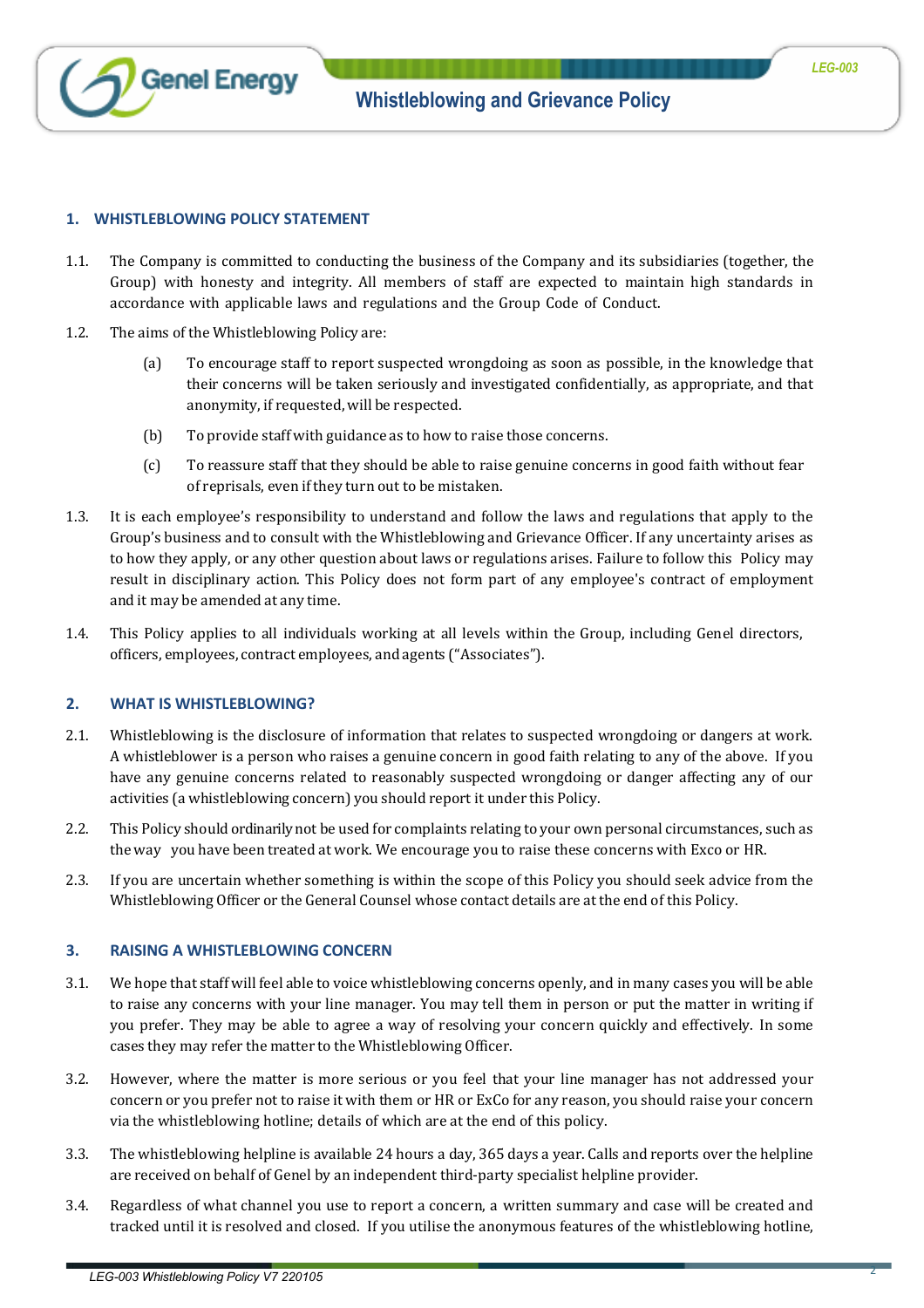

the call handler may request additional information and will be able to communicate with you regarding the status of the report. If you choose not to remain anonymous, a meeting will be arranged by the relevant person within the Company responsible for handling the matter with you as soon as possible to discuss your concern.

#### **4. GRIEVANCE POLICY**

4.1. The Company Grievance Policy is a process for receiving, investigating, responding to and closing out complaints or grievances from affected external stakeholders in a timely, fair and consistent manner. Examples of the stakeholders for this Policy are Genel's contractors, sub-contractors, suppliers, community groups or individuals, local governments, and academic institutions.

#### **5. APPLICATION OF WHISTLEBLOWING AND GRIEVANCE POLICY**

This policy applies to the following areas:

- 5.1. Conflicts of Interest
- 5.2. Bribery and Corruption including business courtesies, facilitation payments, funding social investment, donations and sponsorships
- 5.3. Data Privacy and Records Management
- 5.4. ESG related issues
- 5.5. Failure to comply with any legal or professional obligation or regulatory requirements
- 5.6. Health, Safety and Environment
- 5.7. Human Rights including modern slavery
- 5.8. Trade Sanctions and Export Controls
- 5.9. Insider Trading
- 5.10. Money Laundering and Criminal Facilitation of Tax Evasion

#### **6. INVESTIGATION AND OUTCOME**

- 6.1. Once you have raised a concern, we will carry out an initial assessment to determine the scope of any investigation (if any) and determine who will be the relevant Company personal responsible for the investigation. The General Counsel will be responsible for review and investigation of allegations of potential violations of law.
- 6.2. We will aim to keep you informed of the progress of the investigation and its likely timescale. However, sometimes the need for confidentiality and legal considerations may prevent us giving you specific details of the investigation or any disciplinary action taken as a result. You should treat any information about the investigation as confidential.
- 6.3. It is a very serious matter to raise a concern which is known to be false and if we conclude that a whistleblower has made false allegations maliciously, in bad faith or with a view to personal gain, we may conclude that such action amounts to gross misconduct and the whistleblower may be subject to disciplinary action up to and including dismissal.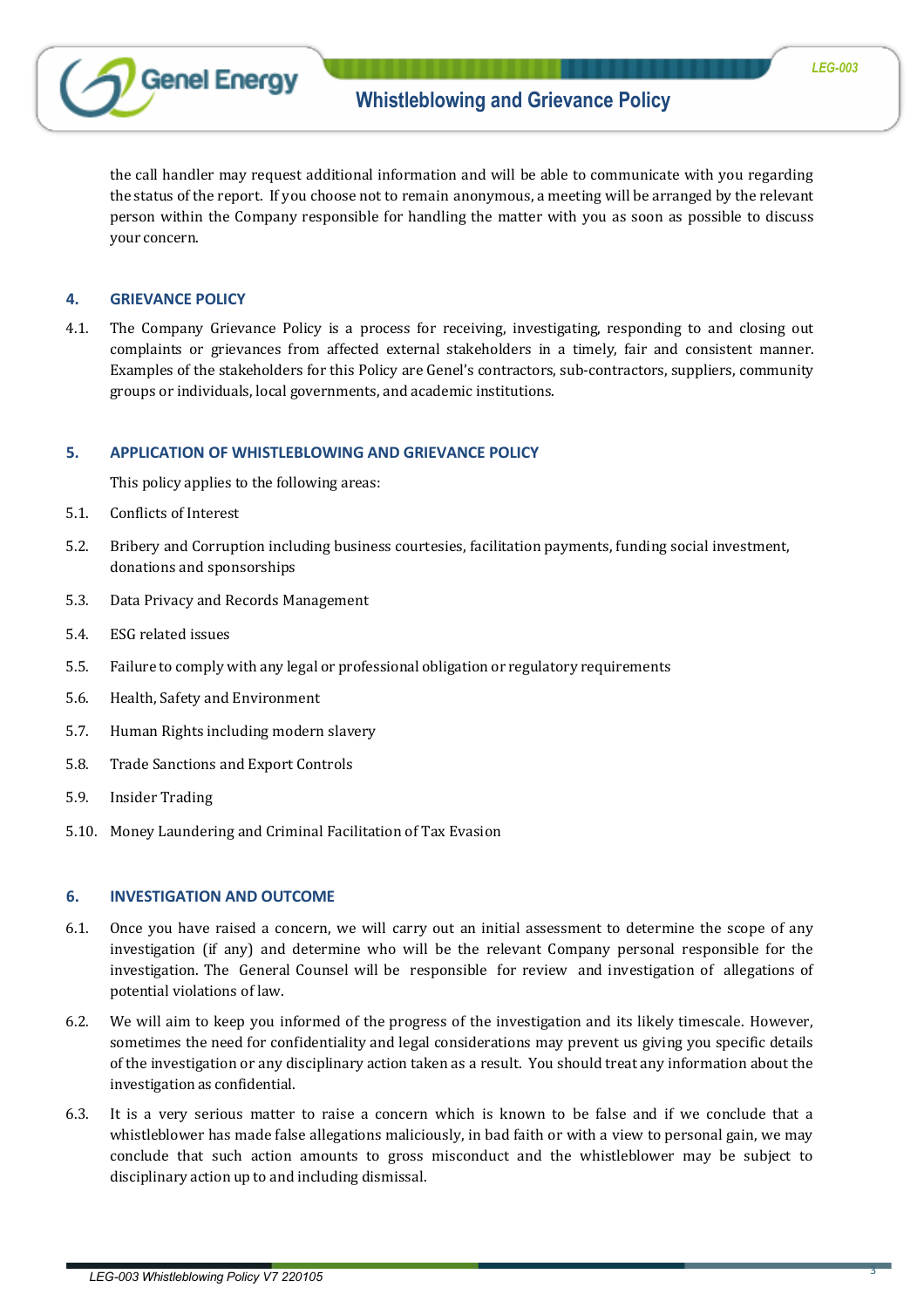

#### **7. PROTECTION AND SUPPORT**

- 7.1. It is understandable that reportees are sometimes worried about possible repercussions. We encourage openness and will support concerns raised in good faith under this Policy, even if they turn out to be mistaken.
- 7.2. If you have made a protected disclosure under this Policy, you will not be subject to any detrimental treatment Detrimental treatment includes dismissal, disciplinary action, threats or other unfavourable treatment connected with raising a concern. If you believe that you have suffered any such treatment, you should inform the Whistleblowing Officer immediately.
- 7.3. Staff must not threaten or retaliate against whistleblower in any way. Victimising or deterring a member of staff from raising a matter of concern will be misconduct and may lead to disciplinary action

#### **8. IF YOU ARE NOT SATISFIED**

- 8.1. While we cannot always guarantee the outcome you are seeking, we will try to deal with your concern fairly and in an appropriate way. By using this Policy you can help us to achieve this.
- 8.2. If you are not happy with the way in which your concern has been handled, you may contact the chairman of the Audit Committee, whose contact details are set out at the end of this Policy.

#### **9. RESPONSIBILITY FOR THE SUCCESS OF THIS POLICY**

9.1. The Board of directors has overall responsibility for this Policy and for reviewing the effectiveness of actions taken in response to concerns raised under this Policy.

#### **10. CONTACTS**

| Whistleblowing Officer                                    | Stephen Mitchell<br>+44 20 7659 5116<br>stephen.mitchell@genelenergy.com    |  |
|-----------------------------------------------------------|-----------------------------------------------------------------------------|--|
| Whistleblowing Confidential Telephone Hotline and Website |                                                                             |  |
| <b>United Kingdom</b>                                     | 0800 041 8176                                                               |  |
| Turkey                                                    | 0800 621 2397                                                               |  |
| Kurdistan                                                 | 00 964 751 799 3594                                                         |  |
| Morocco<br>Somaliland                                     | Genel Energy Speak Up (deloitte-halo.com)                                   |  |
| Website                                                   | <b>Genel Energy Speak Up (deloitte-halo.com)</b>                            |  |
| General Counsel                                           | Jamie Dykes<br>+44 20 7659 5123<br>jamie.dykes@genelenergy.com              |  |
| Chairman of the Audit Committee                           | Canan Ediboglu<br>+44 20 7659 5100<br><u>canan.ediboglu@genelenergy.com</u> |  |